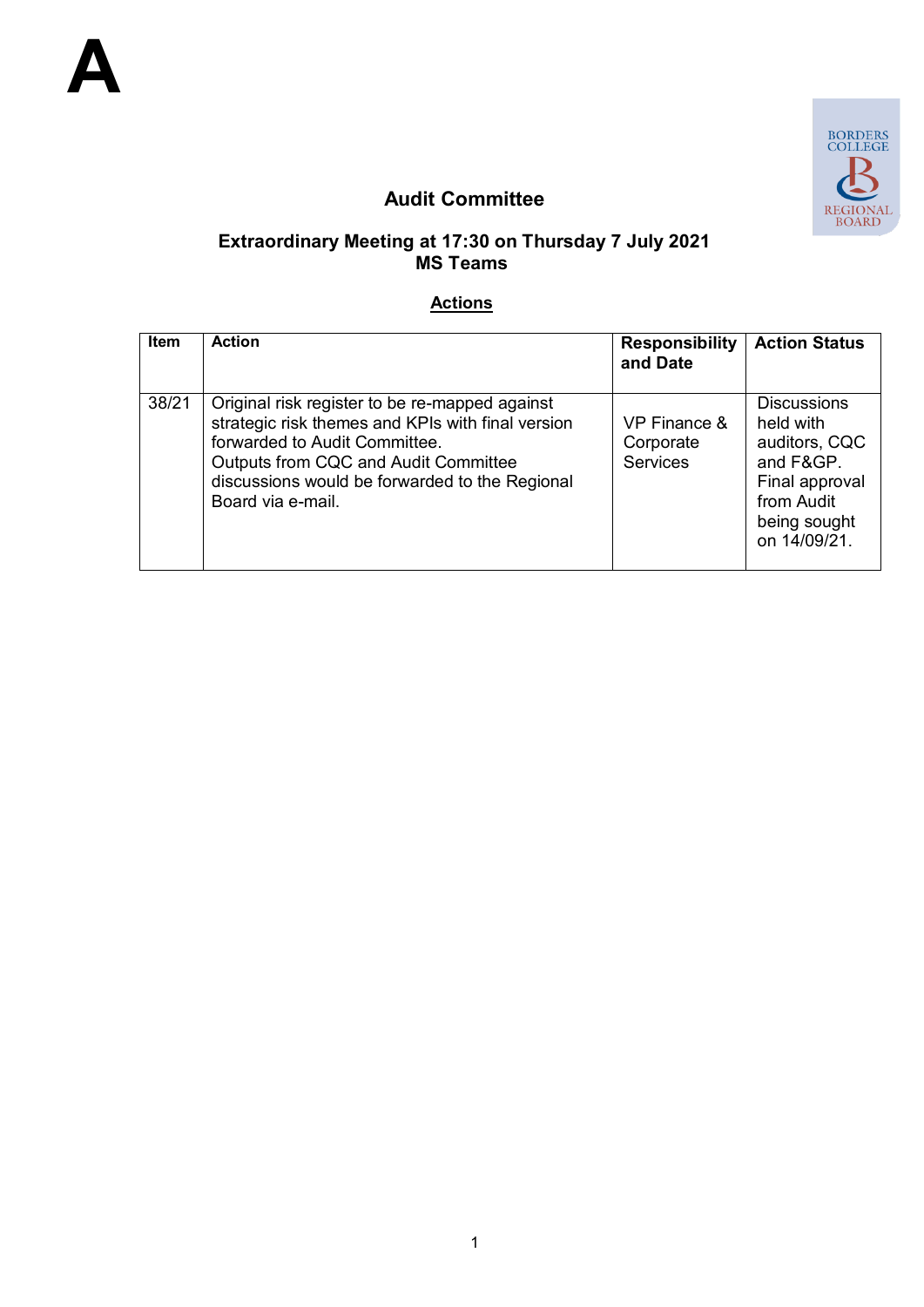# **Audit Committee**

# **Extraordinary Meeting at 17:30 on Thursday 7 July 2021 at 17:30 MS Teams**



### **MINUTES**

| <b>MINUTES</b>                                                                                                                              |
|---------------------------------------------------------------------------------------------------------------------------------------------|
|                                                                                                                                             |
| Paul Scrimger (Chair)                                                                                                                       |
| <b>Carol Gillie</b>                                                                                                                         |
| <b>Bryan McGrath</b>                                                                                                                        |
|                                                                                                                                             |
| Hazel Robertson, VP Finance & Corporate Services                                                                                            |
| Lorraine Sulo (Minutes)                                                                                                                     |
|                                                                                                                                             |
|                                                                                                                                             |
| <b>Chair's Welcome</b>                                                                                                                      |
| The Chair welcomed everyone to the meeting.                                                                                                 |
|                                                                                                                                             |
| <b>Apologies for Absence</b>                                                                                                                |
| Apologies had been received from Ingrid Earp.                                                                                               |
|                                                                                                                                             |
| <b>Strategic Risk Register - Paper A</b>                                                                                                    |
|                                                                                                                                             |
| The VP Finance and Corporate Services outlined the new proposed                                                                             |
| version of the Strategic Risk Register which was based on a balanced                                                                        |
| scorecard approach following feedback from the Regional Board Risk<br>Workshops. The F&GP Committee had reviewed the revised version at its |
| recent meeting and were pleased with the new approach. A worked                                                                             |
| example had been prepared for consideration by the Audit and Curriculum                                                                     |
| & Quality Committees.                                                                                                                       |
|                                                                                                                                             |
| The internal auditors would be reviewing the new framework later in July                                                                    |
| followed by the implementation in the autumn.                                                                                               |
| Members discussed the new format with the following main points                                                                             |
| highlighted:                                                                                                                                |
|                                                                                                                                             |
| Concerns were raised regarding the loss of full scoring visibility and                                                                      |
| RAG colours within the original format which made areas of concern<br>easily identifiable. Some areas of concern could be concealed;        |
| Review dates for risk and KPIs were not included;                                                                                           |
| Feedback from External Auditors should be sought;                                                                                           |
| Negative uncertainty should be first priority followed by positives                                                                         |
| (layout change);                                                                                                                            |
| Controls were included (peach colour) but other systems such as the                                                                         |
| internal audit plan were an important element of the process. It was                                                                        |
| agreed that there could be closer alignment between risks and the                                                                           |
| internal audit plan;<br>Gaps between planned activity and effectiveness of controls;                                                        |
|                                                                                                                                             |